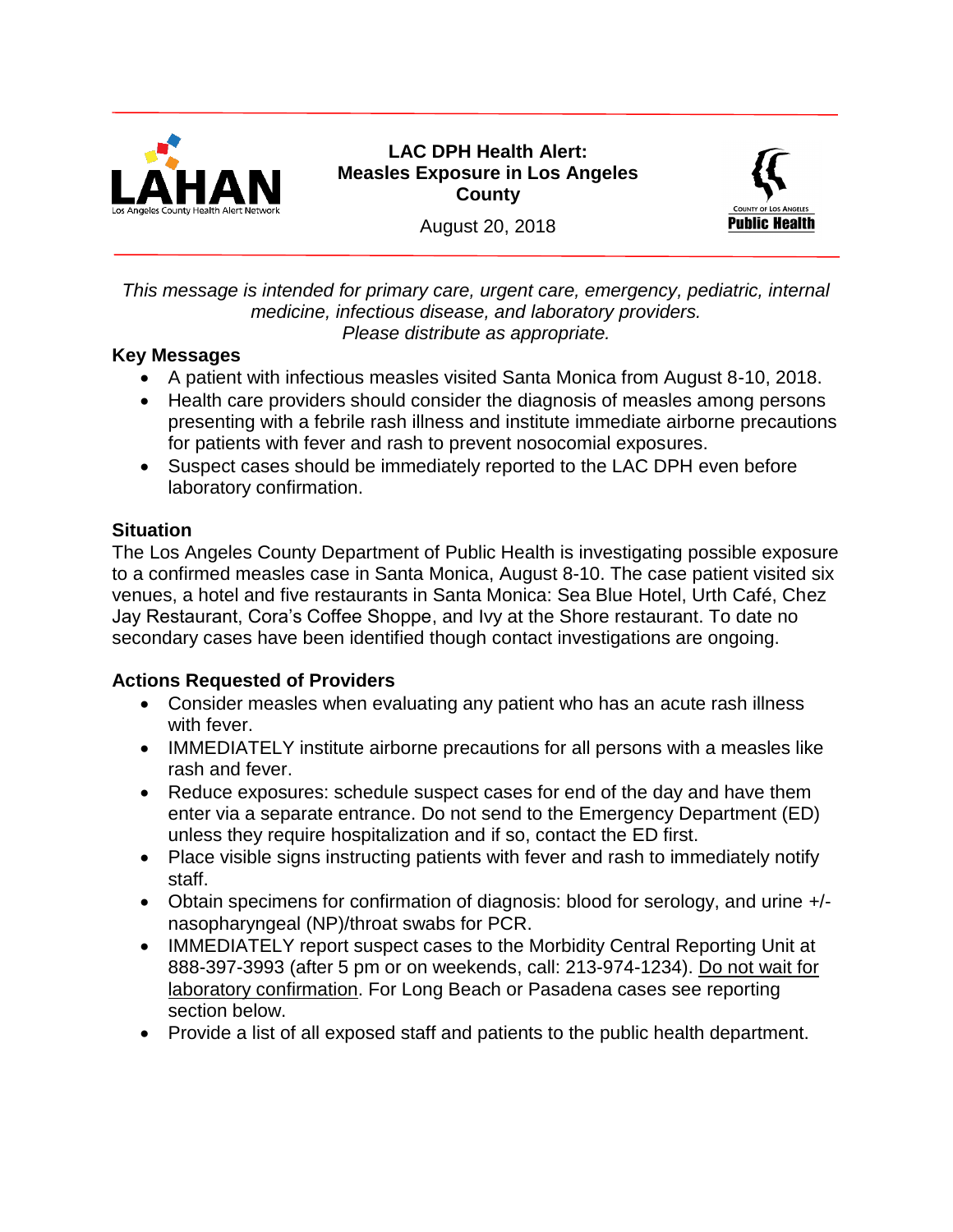#### **Measles Clinical Presentation**

Measles symptoms usually begin 10-12 days (up to 21 days) after exposure with a prodrome of fever (up to 105°F), malaise, cough, coryza, and conjunctivitis. Two to four days later, a maculopapular rash develops around the hairline or ears and spreads downward to the face, trunk, and extremities. Severe illness can occur including pneumonia, encephalitis, and death.

### **Specimen Collection**

At presentation, collect blood for both measles IgM and IgG antibodies. Draw 8-10 mL of blood in a red top or serum separator tube; spin down serum if possible. NOTE: With prior notification and consent of the testing laboratory, capillary blood may be collected if venipuncture is not preferred.

#### In addition to blood specimen:

If within 14 days of rash onset, collect a throat swab and a urine specimen for culture/PCR. Swabs are to be collected using a viral culturette and placed into viral transport media. Collect 10-50 mL of urine in a sterile centrifuge tube or urine specimen container. Keep specimens on wet ice and send to the Public Health Lab as soon as possible.

### **Transmission and Infection Control**

Measles is highly infectious and is transmitted by airborne spread of respiratory droplets. Typically, measles patients are contagious from 4 days before to 4 days after rash onset. Suspect measles cases should not be allowed in patient waiting areas. If airborne isolations rooms are not available, patients should be masked and placed immediately in an examination room, with the door closed. Clinics, emergency departments and urgent care centers should ensure that front desk staff and registration and triage personnel ask every patient about generalized rash and fever. Patients with suspect measles should be seen at the end of the day and use a separate entrance. The examination room should not be used for two hours after the patient visit.

### **Prevention**

Routine vaccination with two doses of measles-containing vaccine is the safest and most effective way to prevent disease. It is routinely recommended for all children and is a requirement for school attendance. Non-immune immunocompromised persons, infants ≤ 12 months, and others at high risk of complications from measles can be protected with immune globulin ≤ 6 days after exposure. Clinicians may consider administering immune globulin to any suspected contact in accordance with CDPH recommendations.

[https://www.cdph.ca.gov/Programs/CID/DCDC/CDPH%20Document%20Library/Immuni](https://www.cdph.ca.gov/Programs/CID/DCDC/CDPH%20Document%20Library/Immunization/IMM-MeaslesIGPEPQuicksheet.pdf) [zation/IMM-MeaslesIGPEPQuicksheet.pdf](https://www.cdph.ca.gov/Programs/CID/DCDC/CDPH%20Document%20Library/Immunization/IMM-MeaslesIGPEPQuicksheet.pdf)

Non-immune immunocompetent individuals can receive the MMR vaccine ≤72 hours after exposure as an immediate prevention measure. After 72 hours, MMR may be offered to anyone for future prevention.